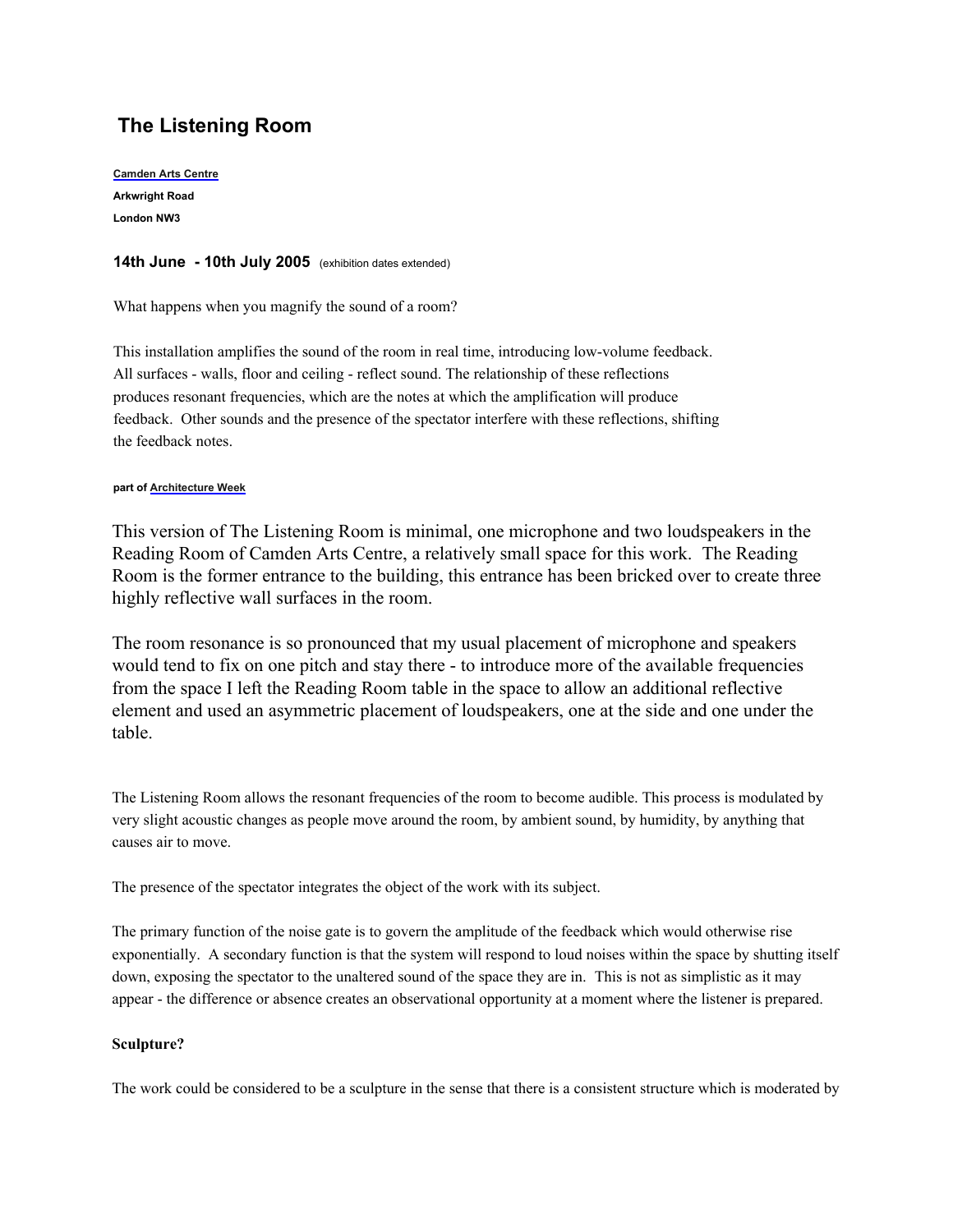conditions of the space, just like a sculpture catching different patterns of light at different times of day or in differing locations. However, The Listening Room has a musical function and unlike much other time-based work is responsive to musicological analysis. It creates a slowly shifting series of chords based on a fundamental which is always a resonant frequency or a harmonic of the room modulated as described above.

## **Music?**

I realised when I did The Listening Room that there's a connection with the first record of mine that most people know about - 'Money' by The Flying Lizards (Virgin Records 1979) was renowned for its (then) extraordinary drum sound. The drumkit was in a big reverberant room with concrete wall and my microphone cable was a bit short so I recorded the drum with the microphone four or five metres away. You're not hearing the drum on the record, you're hearing the drum in that acoustically very complex space and all the air in the room.

Later, working with orchestras in a couple of particularly nice sounding studios (the old Pye/PRT studio 1 or Abbey Road 2), I became very interested in using what I like to describe as the air moving around in the room by pulling the microphones back from the instruments. The obvious next step - what happens when you take away the instruments and just listen to the room?

Elsewhere is a music industry devoted to replay, to the iconification and fossilizing of the recorded moment, mostly responding to purely financial imperatives.

## **Metaphor?**

There is no metaphor within the work.

My approach to this work has been essentially experimental, to initiate a process and let it flow, the nature of the process thereafter determining the structure of the work. This involves consideration of the structure of the work: which elements are prescribed, which are variables, how these variables will interact and feed back into the main consideration, which is that the work is a situation which organises itself dependent on its own structural organisation.

With this work it is important to maintain the scale, volume and complexity at a level which creates a coherent individual experience.

For myself the most important quality is that it is a situation which is physically referential both to external contexts and to its own structure.

## **Technical:**

The installation consists of a microphone connected to a noise gate, amplifier and speakers in a highly reverberant room. The system is arranged in such a way that when the microphone and loudspeaker begin to feed back the amplitude of the sound causes the noise gate to cut off the signal. The feedback notes resonate through the space accentuated by the long reverberation time of the room. As the sound falls below the threshold of the noise gate the system switches back on and the process continues.